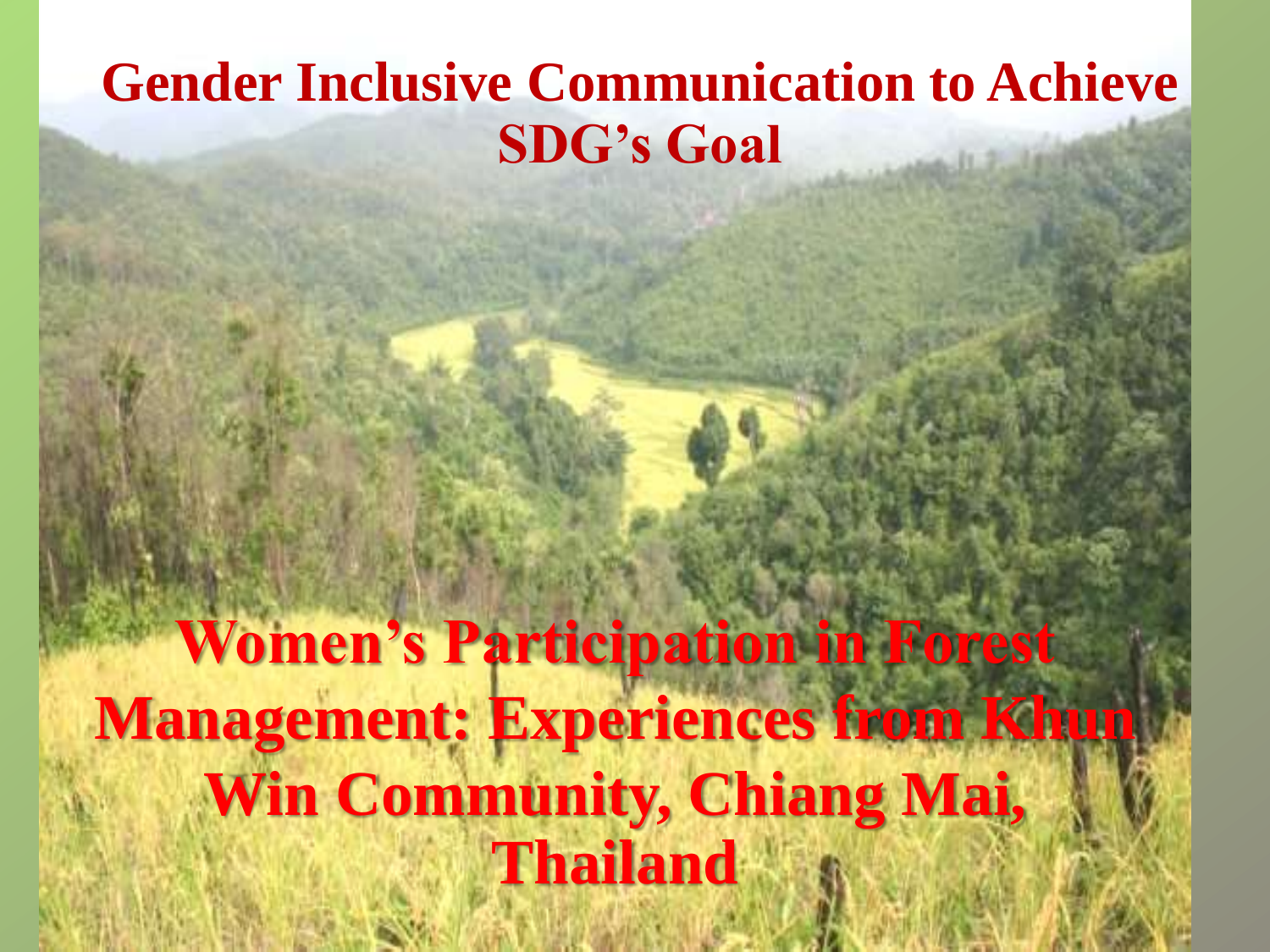#### **Community Organizations องค กรช มชน ์ ุ**

**Village Committee: 10 men, 5 women = 15 คณะกรรมการหม ู บ ้ าน: ชาย 10, หญิง 5 = 15 ่**

**NRM Committee: 9 men, 2 women = 11 คณะกรรมการจัดการทรัพยากรธรรมชาติ: ชาย 9, หญิง 2= 11**

**Housewife's Group: 12 members กล มแม บ ้ าน: สมาชิก 12 คน่ ุ ่**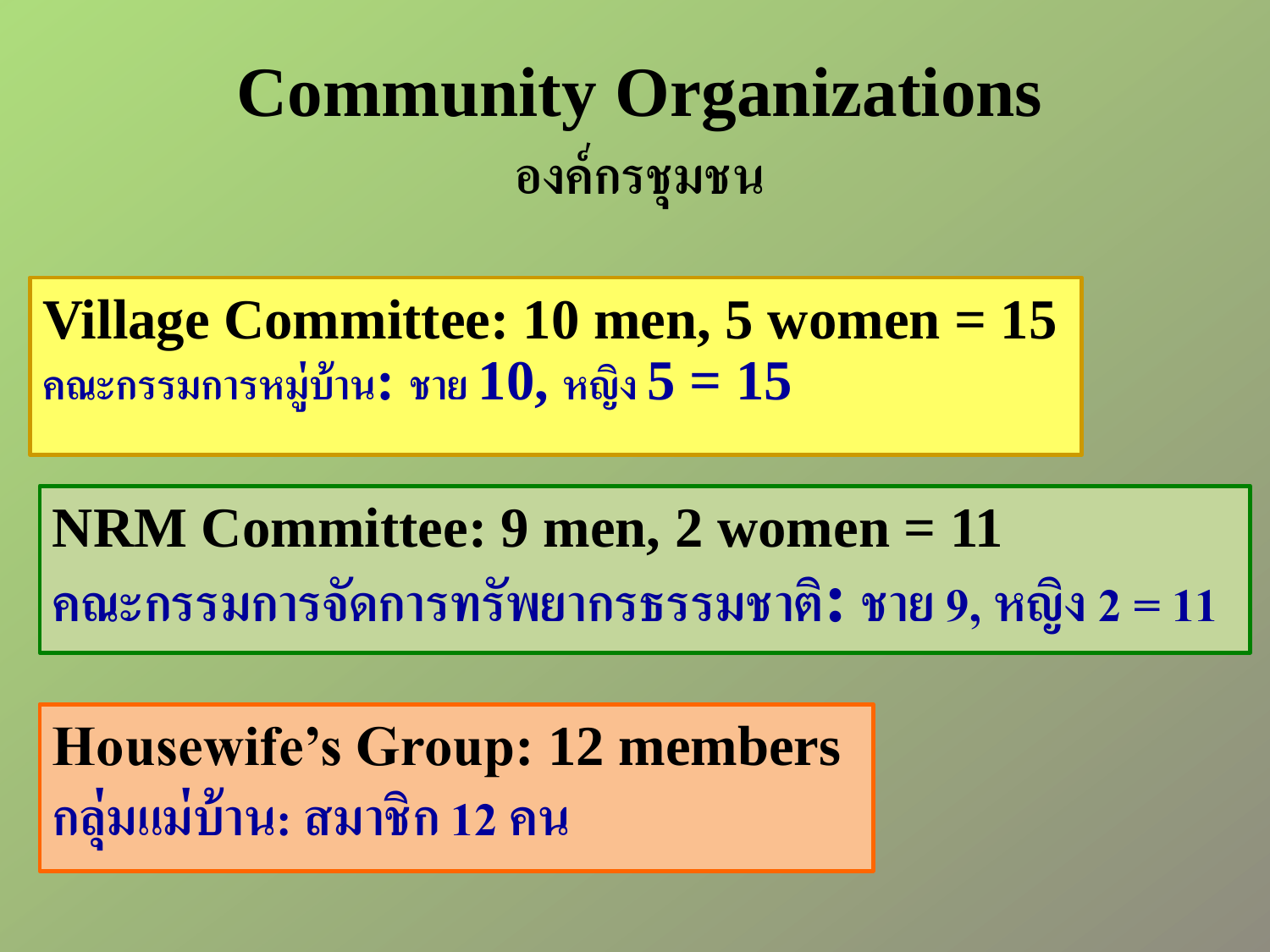

#### **Making firebreak for Shifting Cultivation/Rotational Agriculture**

# ทำแนวกันไฟสำหรับ ไร่หมูนเวียน

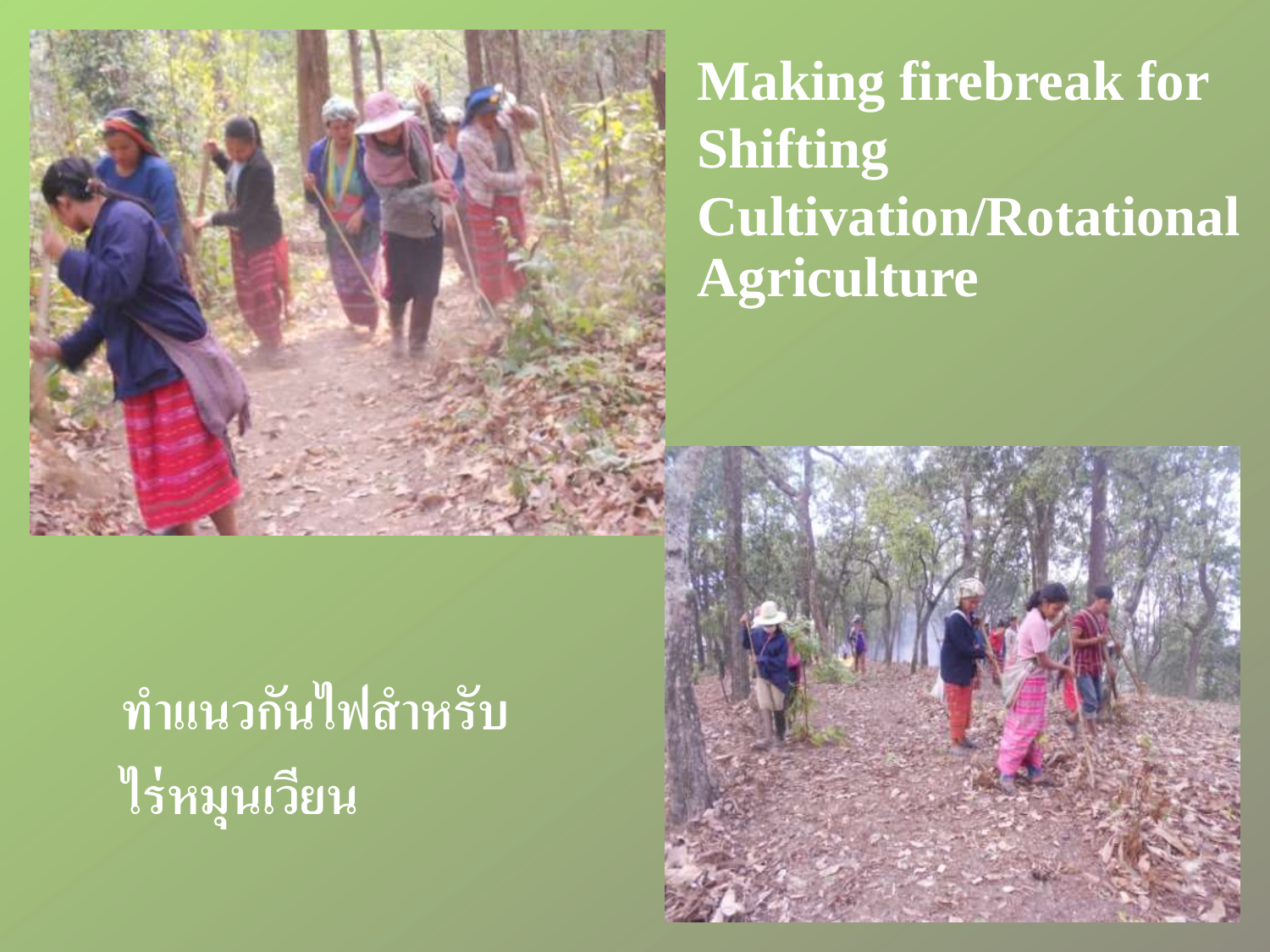### **Forest Ordination การบวชป่า**

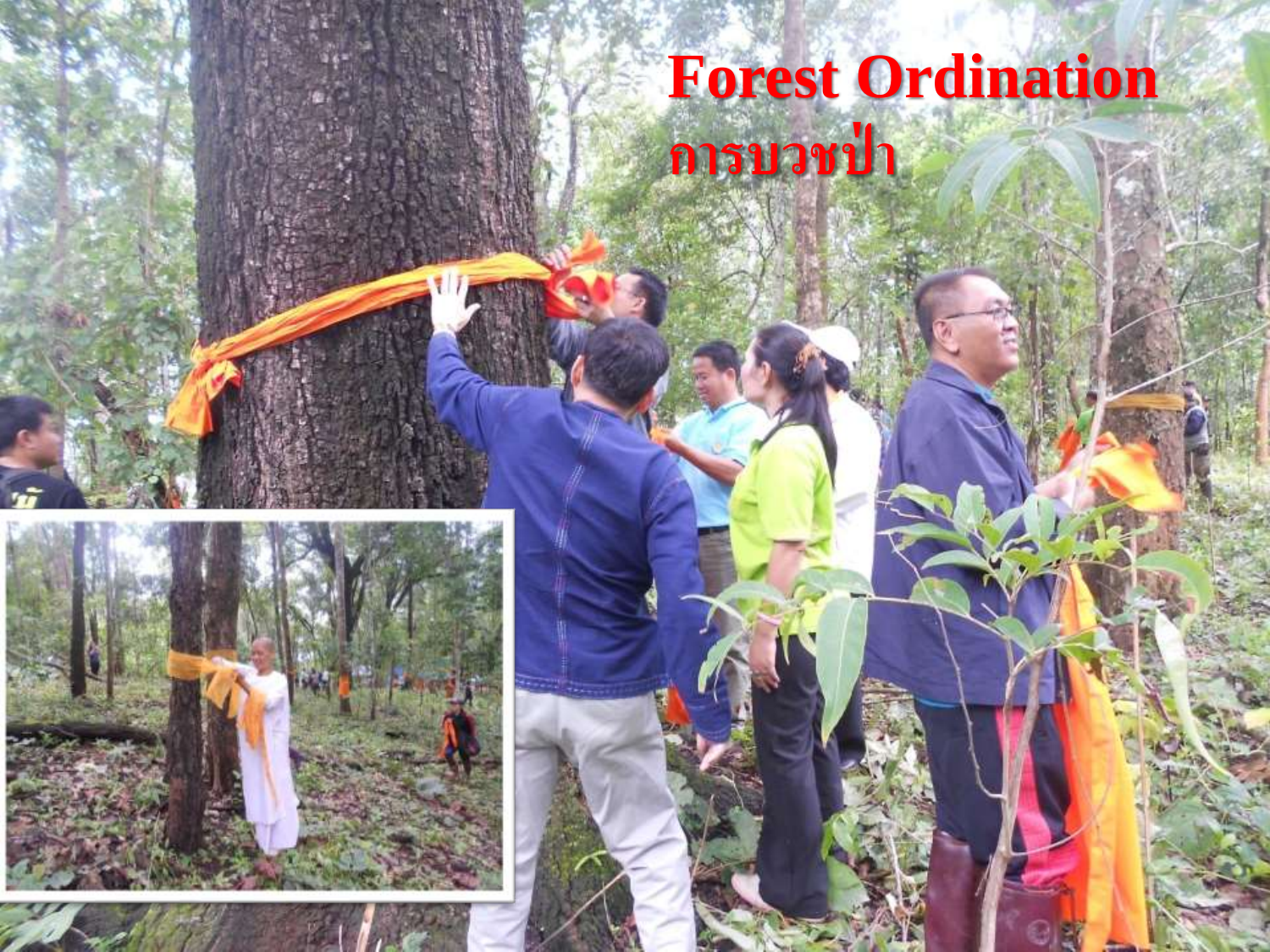## Transferring of Knowledge and Practices การถ่ายทอดภูมิปัญญาและการปฏิบัติ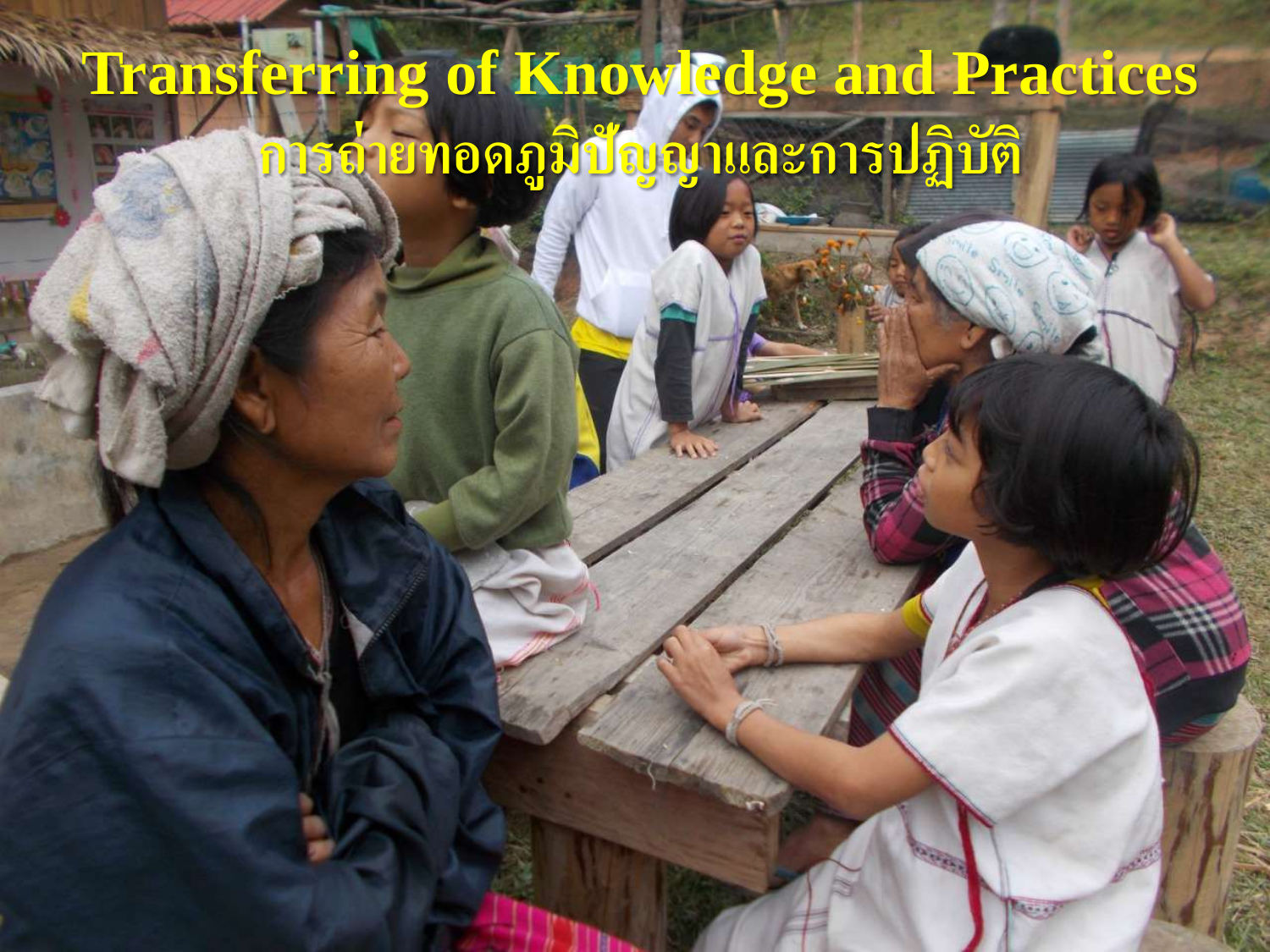

#### **Teaching by elderly** การสอนของผู้อาวุโส

#### **Hands-on basketry** ฝึกงานจักสาน

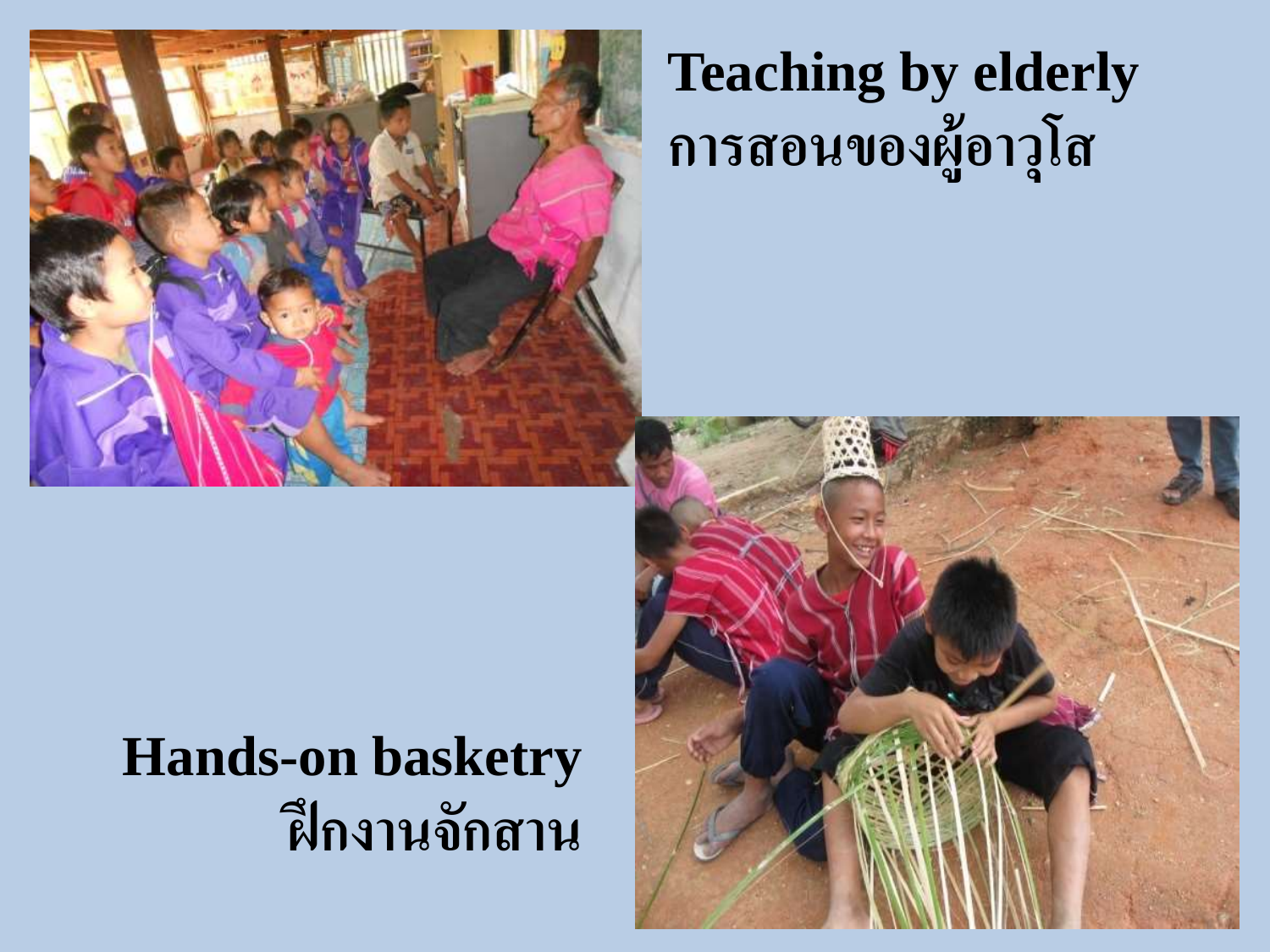

#### **Nature Study** การศึกษาธรรมชาติ

#### **Brain-storming of the Lessons-Learned** ระดมความคิดสรุปบทเรียน

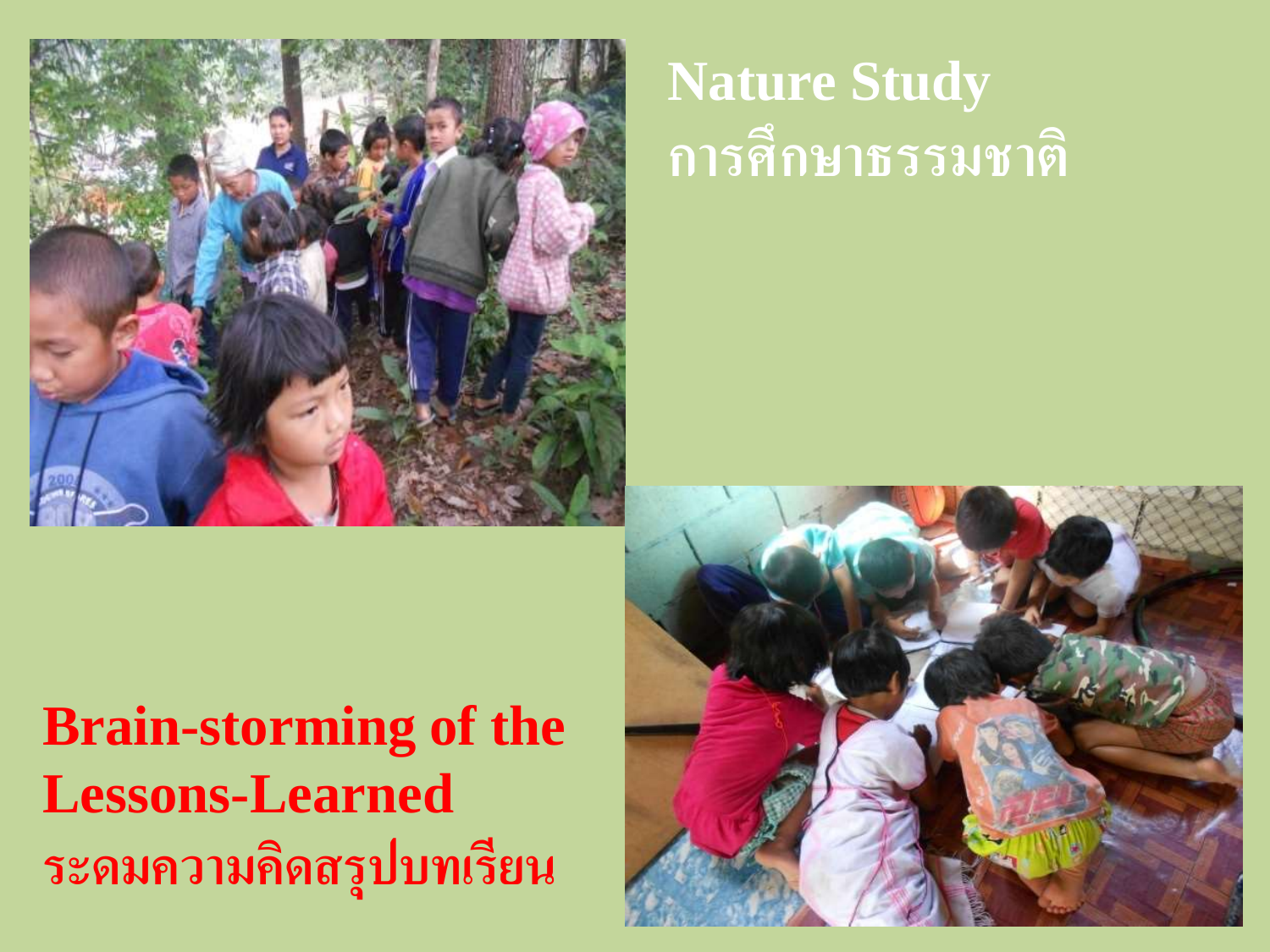#### **Khun Win village has been located there for more than 300 years. หม ู บ ้ านข นวนก่อ ิ ตั้งมานานกว่า 300 ปี ่ ุ**

# **Echallenge**

**National Forest Reserve Act was enacted in 1964; No recognition of ancestral land. พระราชบัญญัติป่ าสงวนแห่งชาติประกาศปี 2507; ไม่ รับรองที่ดินบรรพบ ร ษ1 PRESS**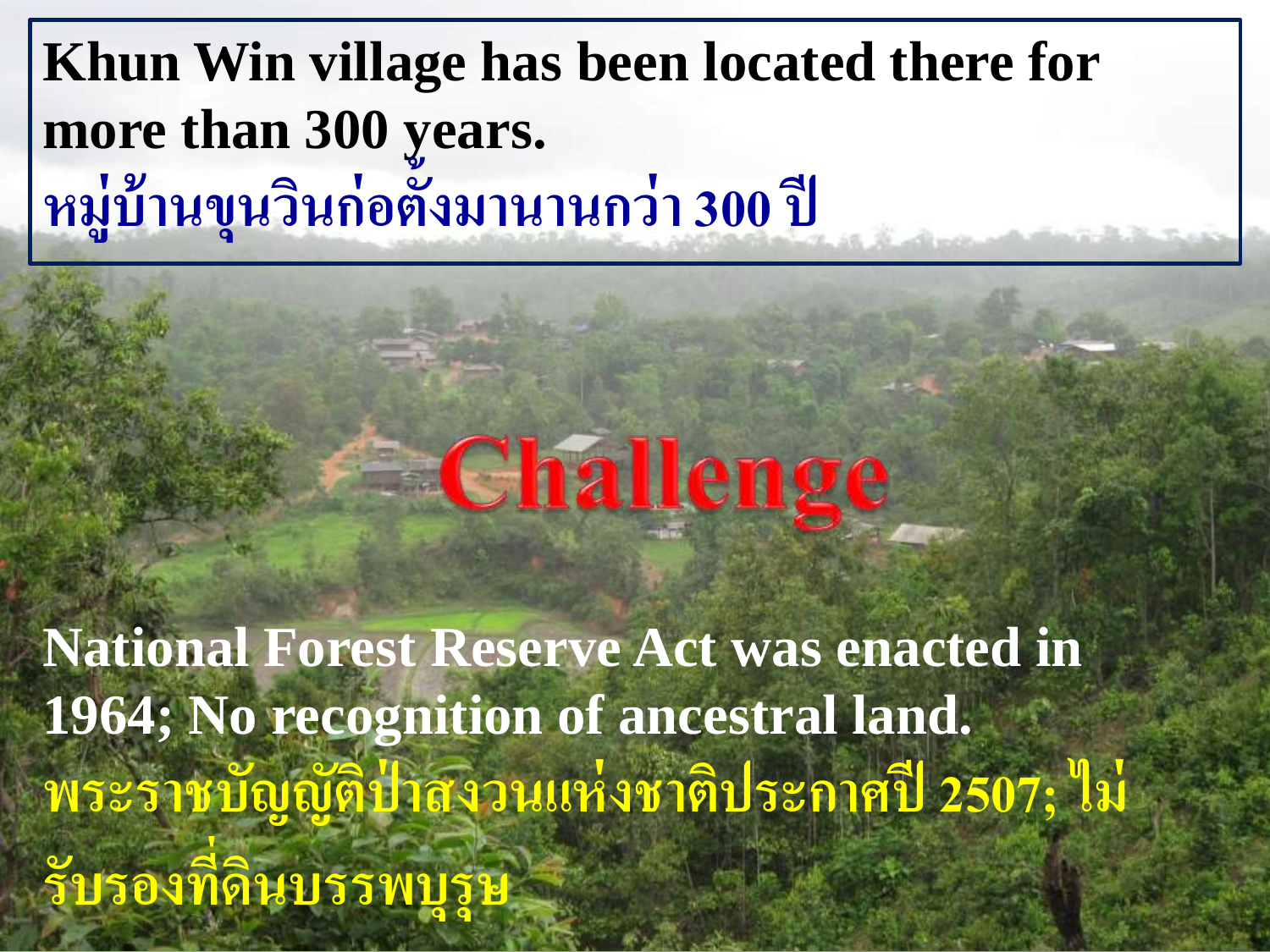**Recommendations for Gender Inclusive Communication ข้อเสนอแนะส าหรับการสื่อสารที่รวมเพศสภาวะ**

- **Community Level: Reminding men that farm and forest activities are also the burden of women; thus, women should have fair share in decision making body of the community.**
- **ระดบ ั ช มชน: เตอ ื นผ ้ ูชายว ากจ ิ กรรมในไร นาและในป่ า ุ ่ ่ กเ ็ป็ นภาระของผ ้ ู หญ ิ งเช นกน ั ดง ัน ้ ั น ผ ้ ู หญิงจึงควรมี ่ ส ั ดส วนทเ ี ป็ นธรรมในกลไกการตด ั ส ิ นใจของช มชน่ ่ ุ**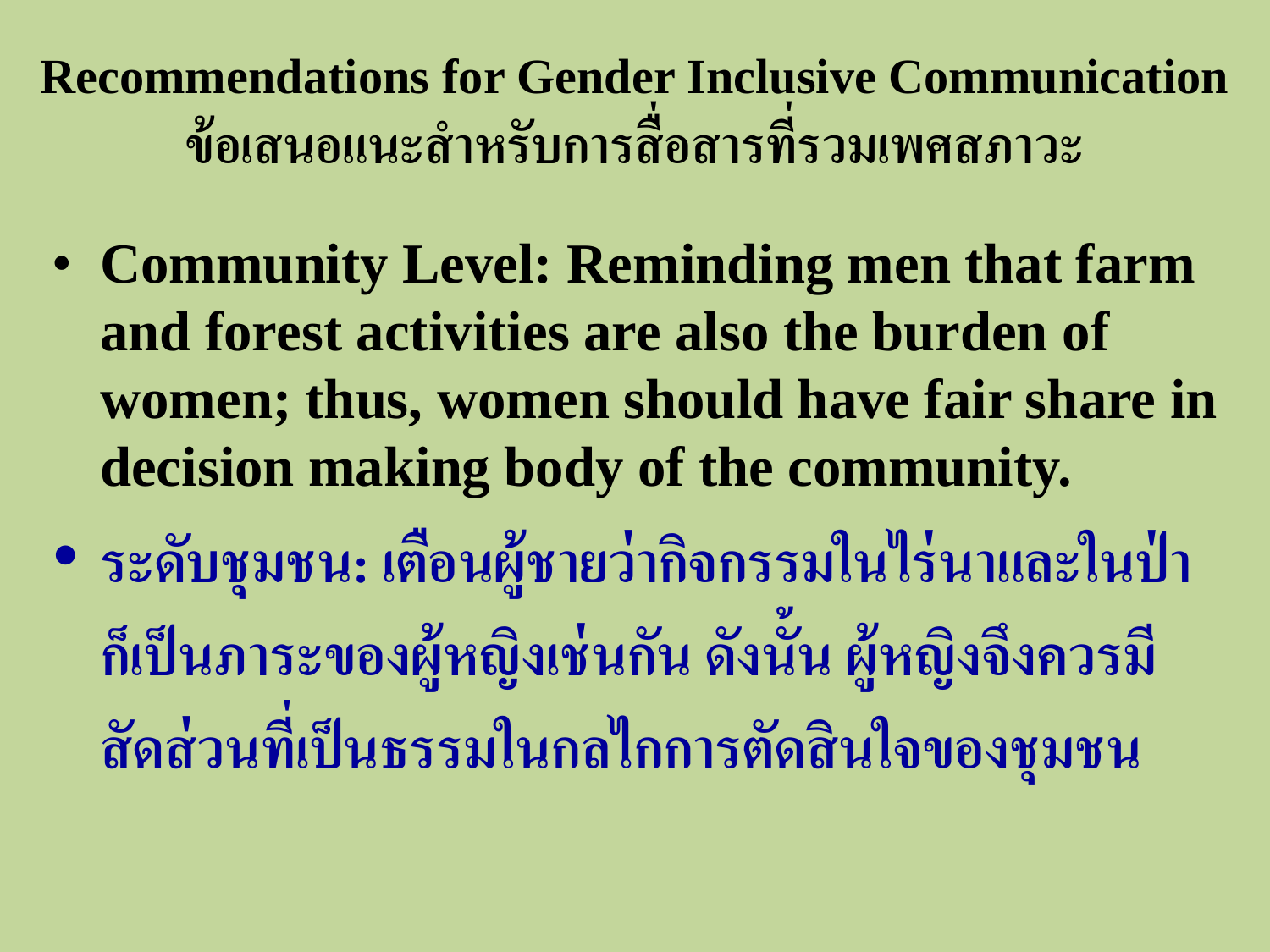**Recommendations for Gender Inclusive Communication ข้อเสนอแนะส าหรับการสื่อสารที่รวมเพศสภาวะ**

- **National Level (ระดับชาติ):**
	- **Government shall provide long-term support on capacity building for Women's Groups and their network. (ร ั ฐบาลจ ั กต ้ องให ้ การสน ั บสน นระยะยาวในการพัฒนาศักยภาพ ุ ผ ้ ูหญ ิ งและเคร ื อข ายผ ้ ูหญ ิ ง) ่**
	- **On setting up of Joint committee between government, civil society, and non-government agencies shall take into account the gender balance in the decision making body. (การแต่งตั้งคณะกรรมการ ร่วมระหว่างภาครัฐ ประชาสังคม และภาคเอกชนจักต้อง พจ ิ ารณาเร ื องสมด ลทางเพศในคณะผ ้ ู ม ี อา นาจตด ั ส ิ นใจ) ่ ุ**